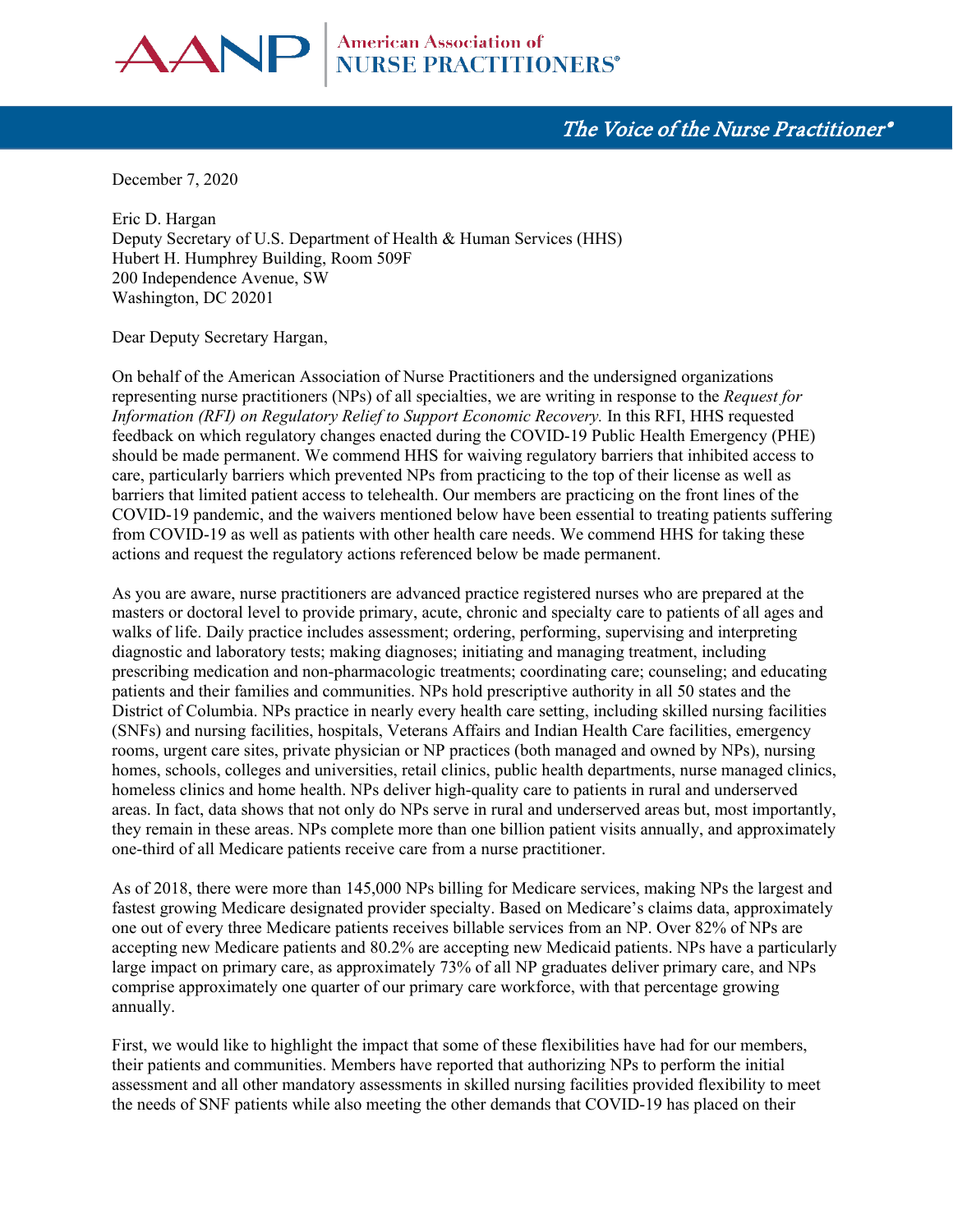communities. Additionally, increased coverage of telehealth and remote technologies, particularly coverage and increased reimbursement for audio-only services, has been an essential lifeline for meeting the needs of their patients. Many of our members have patients who lack access to audio-video technology, and they would have had to make the difficult choice between delaying care or risking exposure to COVID-19 if this authorization had not been made. The Department's proactive approach to covering telephone-only visits has helped these patients.

COVID-19 has also had a significant negative economic impact on nurse practitioners and other health care providers. We continuously hear from our members regarding layoffs, furloughs and hours being cut as a result of COVID-19. According to the December 2020 Bureau of Labor Statistics jobs report, health care employment has decreased by greater than 500,000 jobs since February.<sup>[1](#page-1-0)</sup> As U.S. Surgeon General Adams has stated, healthy communities lead to economic prosperity<sup>[2](#page-1-1)</sup>, and the loss of NPs and other clinicians will have profound impacts on the health and economic well-being of their patients and communities.

Below are our recommendations regarding waivers to be made permanent and other waivers that can be implemented by HHS to support economic recovery:

## • **Actions 198/200 — Authorizing NPs to perform all mandatory visits in SNFs.**

As noted above, authorizing NPs to perform all mandatory visits in SNFs has enabled practices and SNFs to maximize their workforce. This waiver improves continuity of care and infection control by reducing unnecessary contacts between patients and multiple providers. Additionally, this is consistent with the permanent policy for Medicaid nursing facilities. Patients and health care providers in SNFs have been the hardest hit by COVID-19 and making this waiver permanent will provide them the necessary flexibility to provide the care that patients require for the duration of the PHE and beyond.

## • **Action 194 — Authorizing NPs in rural health clinics (RHCs) and federally-qualified health centers (FQHCs) to practice to the top of their license.**

Waiving the requirement for physician supervision of NPs in RHCs and FQHCs has provided much needed workforce flexibility in rural and underserved communities where provider shortages are being exacerbated by COVID-19.

## • **Action 192 — Authorizing NPs in critical access hospitals (CAHs) to practice to the top of their license.**

We support making the waiver of the CAH physician physical presence requirement permanent. This will enable NPs in CAHs to practice to the full extent of their education and clinical training. This will enable the entire workforce to work to its fullest capacity in provider shortage areas.

#### • **Action 191 — Authorizing Medicare hospital patients to be under the care of an NP.**

Waiving the requirement that every hospital patient be placed under the care of a physician enables NPs in hospitals to practice to the top of their license and authorizes hospitals to optimize their workforce strategies.

<span id="page-1-0"></span><sup>&</sup>lt;sup>1</sup> [https://www.bls.gov/news.release/empsit.nr0.htm.](https://www.bls.gov/news.release/empsit.nr0.htm)

<span id="page-1-1"></span><sup>2</sup> [https://www.hhs.gov/sites/default/files/community-health-and-economic-prosperity-infographic.pdf.](https://www.hhs.gov/sites/default/files/community-health-and-economic-prosperity-infographic.pdf)